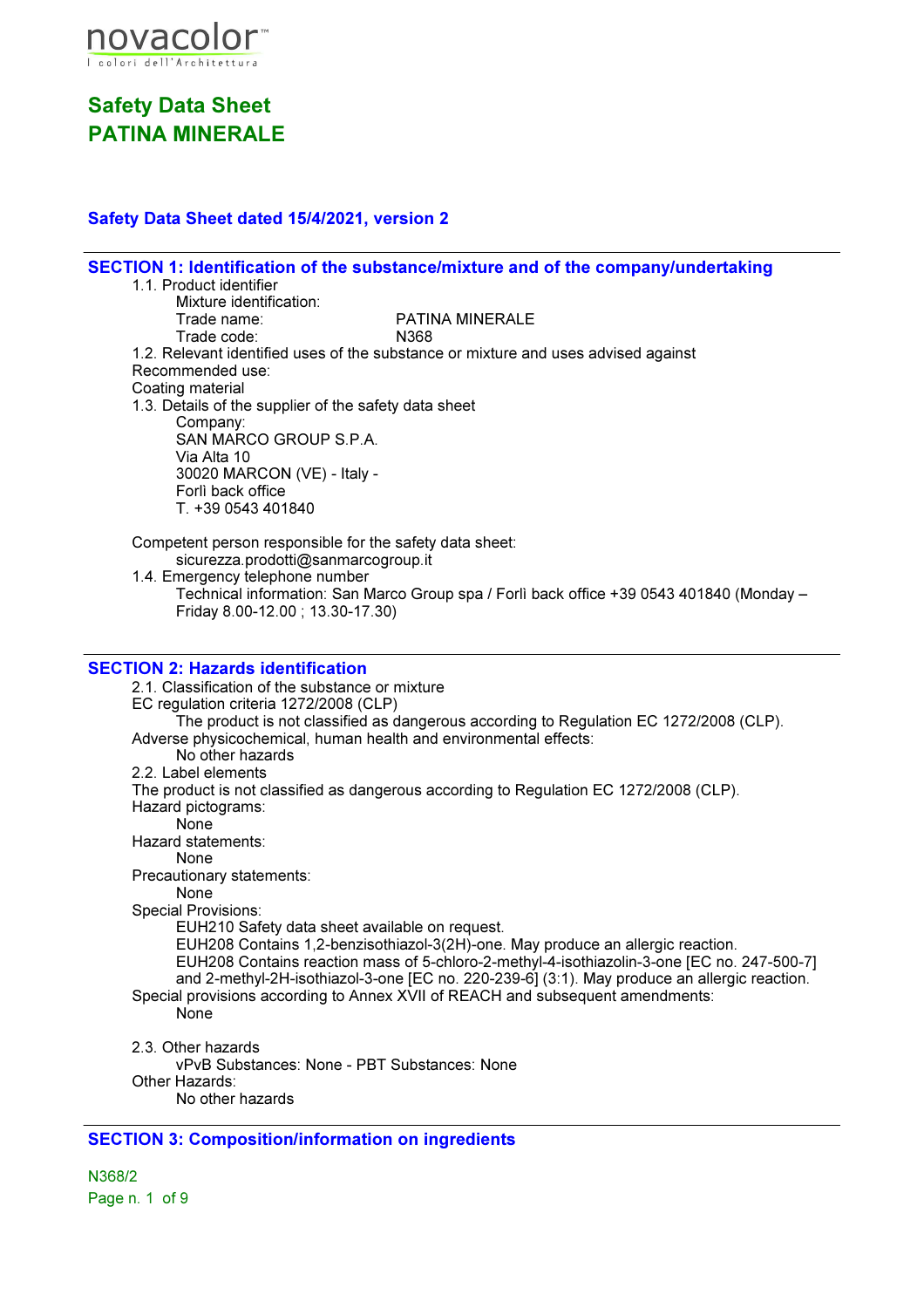

#### 3.1. Substances

#### N.A. 3.2. Mixtures

Hazardous components within the meaning of the CLP regulation and related classification:

| Qty                                    | <b>Name</b>                                                                                                                                                | Ident. Number                   |                        | <b>Classification</b>                                                                                                                                                                                                                                                                                                                                               |
|----------------------------------------|------------------------------------------------------------------------------------------------------------------------------------------------------------|---------------------------------|------------------------|---------------------------------------------------------------------------------------------------------------------------------------------------------------------------------------------------------------------------------------------------------------------------------------------------------------------------------------------------------------------|
|                                        | $>= 0.01\%$   1,2-benzisothiazol-<br>- < 0.05% 3(2H)-one                                                                                                   | Index<br>number:<br>CAS:<br>EC: | 2634-33-5<br>220-120-9 | 613-088-00-6 ♦ 3.1/2/Inhal Acute Tox, 2 H330<br><b>1</b> 3.2/2 Skin Irrit. 2 H315<br>→ 3.3/1 Eye Dam. 1 H318<br>$\Diamond$ 3.4.2/1 Skin Sens. 1 H317<br>$\Diamond$ 3.1/4/Oral Acute Tox. 4 H302<br>$*$ 4.1/A1 Aquatic Acute 1 H400<br>$M = 1$<br>$\circledast$ 4.1/C2 Aquatic Chronic 2 H411<br>$M=1$ .                                                             |
| $= 0$ .<br>00015%<br>$- < 0.$<br>0015% | reaction mass of 5-<br>chloro-2-methyl-4-<br>isothiazolin-3-one [EC<br>no. 247-500-7] and 2-<br>methyl-2H-isothiazol-3-<br>one [EC no. 220-239-6]<br>(3:1) | Index<br>number:<br>CAS:        | 55965-84-9             | 613-167-00-5 → 3.1/2/Inhal Acute Tox. 2 H330<br>→ 3.1/2/Dermal Acute Tox. 2 H310<br><b>♦ 3.1/3/Oral Acute Tox. 3 H301</b><br><b>♦ 3.2/1C Skin Corr. 1C H314</b><br><b>→ 3.3/1 Eye Dam. 1 H318</b><br>$\Diamond$ 3.4.2/1A Skin Sens. 1A H317<br>♦4.1/A1 Aquatic Acute 1 H400<br>$M = 100$ .<br><b>♦4.1/C1 Aquatic Chronic 1 H410</b><br>$M = 100$ .<br><b>EUH071</b> |

#### SECTION 4: First aid measures

4.1. Description of first aid measures

In case of skin contact:

Wash with plenty of water and soap.

In case of eyes contact:

In case of contact with eyes, rinse immediately with plenty of water and seek medical advice. In case of Ingestion:

Do not under any circumstances induce vomiting. OBTAIN A MEDICAL EXAMINATION IMMEDIATELY.

In case of Inhalation:

Remove casualty to fresh air and keep warm and at rest.

- 4.2. Most important symptoms and effects, both acute and delayed None
- 4.3. Indication of any immediate medical attention and special treatment needed Treatment: None

#### SECTION 5: Firefighting measures

5.1. Extinguishing media

Suitable extinguishing media:

- Water.
- Carbon dioxide (CO2).
- Extinguishing media which must not be used for safety reasons: None in particular.
- 5.2. Special hazards arising from the substance or mixture

Do not inhale explosion and combustion gases.

N368/2

Page n. 2 of 9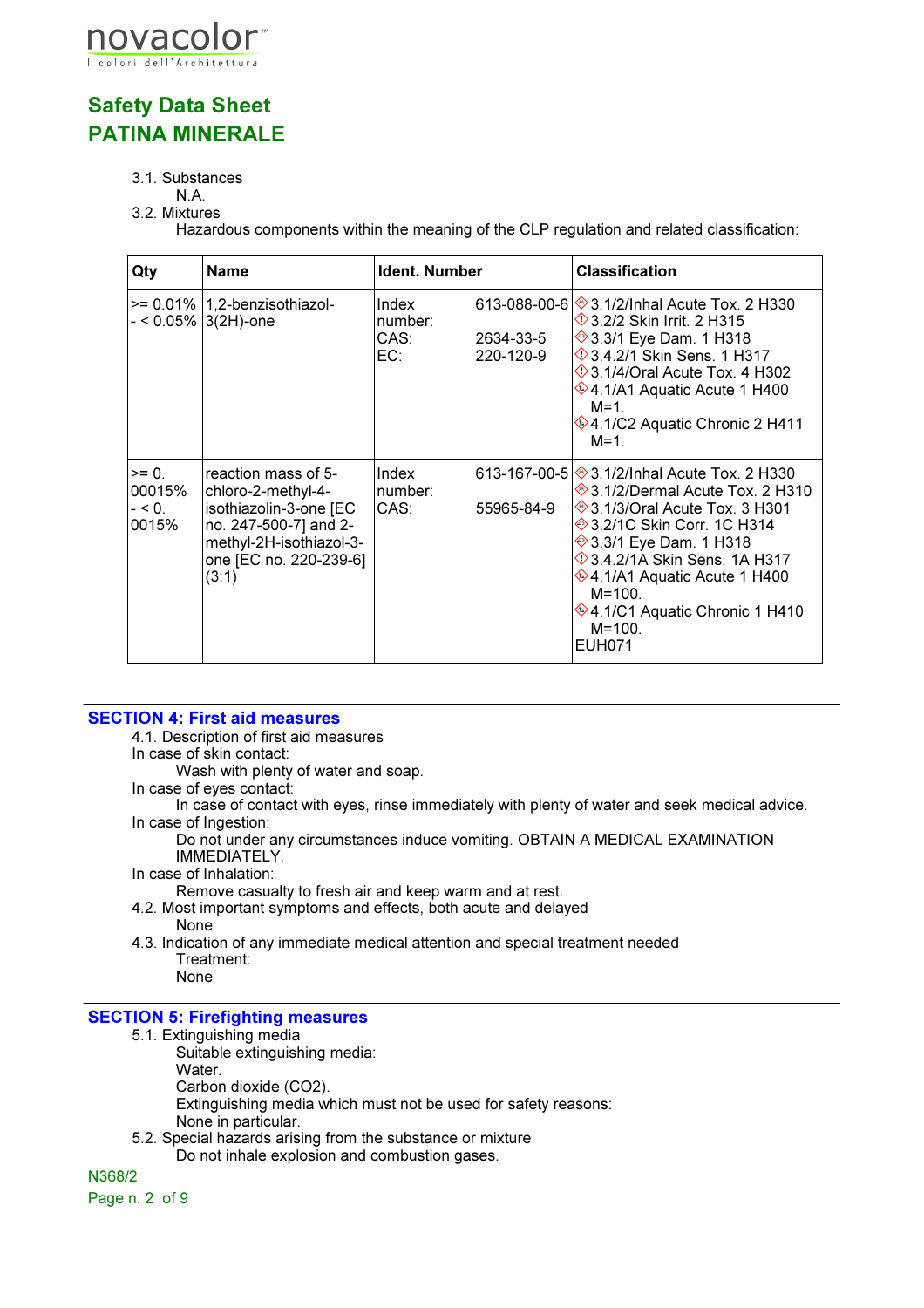

Burning produces heavy smoke.

5.3. Advice for firefighters

Use suitable breathing apparatus . Collect contaminated fire extinguishing water separately. This must not be discharged into drains.

Move undamaged containers from immediate hazard area if it can be done safely.

#### SECTION 6: Accidental release measures

6.1. Personal precautions, protective equipment and emergency procedures Wear personal protection equipment. Remove persons to safety. See protective measures under point 7 and 8. 6.2. Environmental precautions Do not allow to enter into soil/subsoil. Do not allow to enter into surface water or drains. Retain contaminated washing water and dispose it. In case of gas escape or of entry into waterways, soil or drains, inform the responsible authorities. Suitable material for taking up: absorbing material, organic, sand

- 6.3. Methods and material for containment and cleaning up
- Wash with plenty of water. 6.4. Reference to other sections
	- See also section 8 and 13

#### SECTION 7: Handling and storage

- 7.1. Precautions for safe handling
	- Avoid contact with skin and eyes, inhalation of vapours and mists. See also section 8 for recommended protective equipment. Advice on general occupational hygiene: Do not eat or drink while working.
- 7.2. Conditions for safe storage, including any incompatibilities Keep away from food, drink and feed. Incompatible materials: None in particular. Instructions as regards storage premises: Adequately ventilated premises. 7.3. Specific end use(s)
- None in particular

#### SECTION 8: Exposure controls/personal protection

8.1. Control parameters

- No occupational exposure limit available
- DNEL Exposure Limit Values
	- N.A.

PNEC Exposure Limit Values

- N.A.
- 8.2. Exposure controls
- Eye protection:

Not needed for normal use. Anyway, operate according good working practices.

Protection for skin:

No special precaution must be adopted for normal use.

- Protection for hands:
	- Not needed for normal use.
- Respiratory protection:
	- Not needed for normal use.
- Thermal Hazards:
	- None

N368/2 Page n. 3 of 9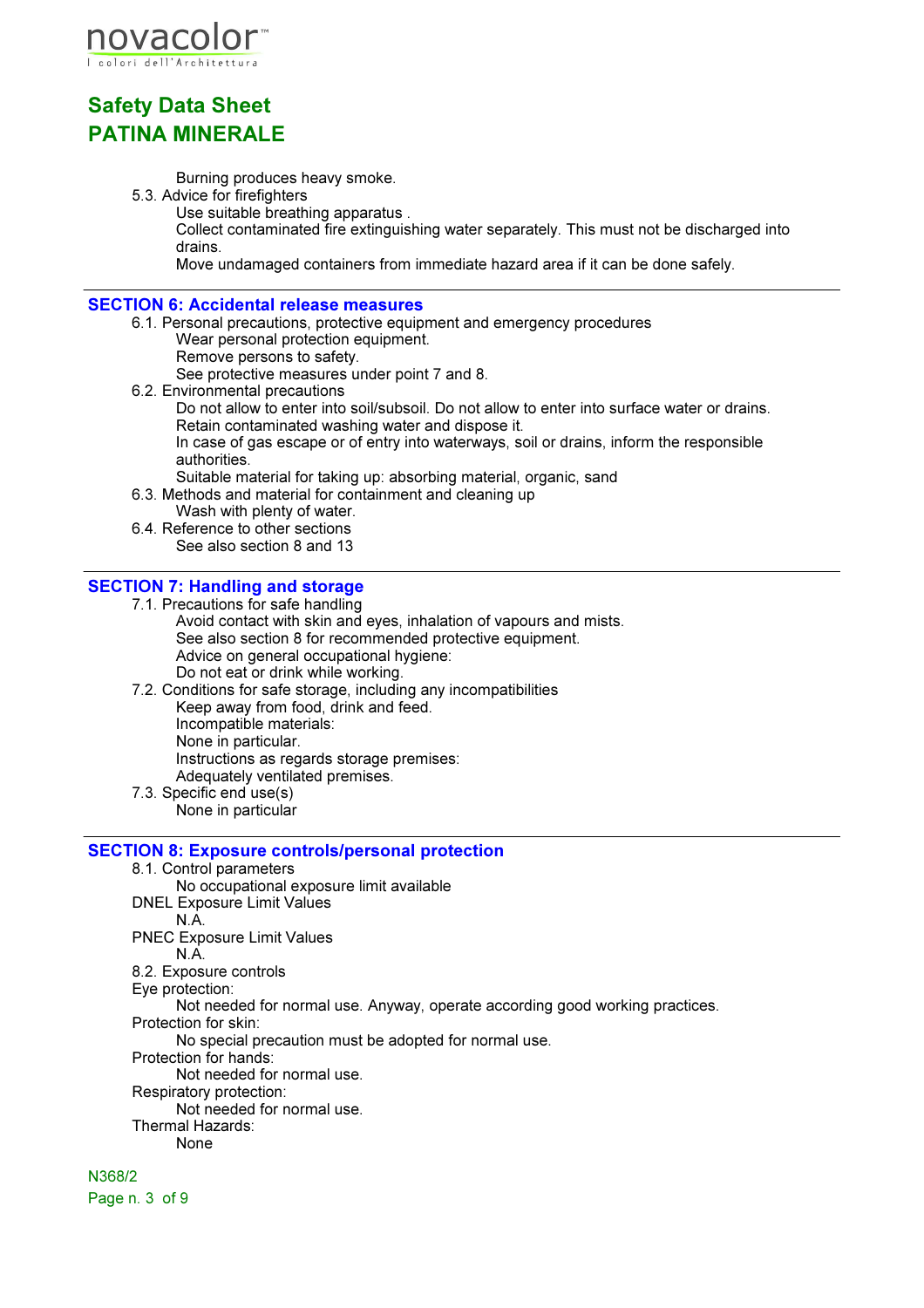

Environmental exposure controls: None Appropriate engineering controls: None

## **SECTION 9: Physical and chemical properties**<br>9.1. Information on basic physical and chemical

| <u>1011 011 11701001 0110 01101111001 proportioo</u>       |                |      |      |
|------------------------------------------------------------|----------------|------|------|
| 9.1. Information on basic physical and chemical properties |                |      |      |
| Appearance:                                                | liquid         |      |      |
| Colour:                                                    | colourless     |      |      |
| Odour:                                                     | characteristic |      |      |
| Odour threshold:                                           | N.A.           |      |      |
| pH:                                                        | 11,3           |      |      |
| Melting point / freezing point:                            | N.A.           |      |      |
| Initial boiling point and boiling range:                   |                | N.A. |      |
| Solid/gas flammability:                                    | N.A.           |      |      |
| Upper/lower flammability or explosive limits:              |                |      | N.A. |
| Vapour density:                                            | N.A.           |      |      |
| Flash point:                                               | N.A.           |      |      |
| Evaporation rate:                                          | N.A.           |      |      |
| Vapour pressure:                                           | N.A.           |      |      |
| Relative density:                                          | 1.09 kg/l      |      |      |
| Solubility in oil:                                         | N.A.           |      |      |
| Partition coefficient (n-octanol/water):                   |                | N.A. |      |
| Auto-ignition temperature:                                 | N.A.           |      |      |
| Decomposition temperature:                                 | N.A.           |      |      |
| Viscosity:                                                 | N.A.           |      |      |
| Explosive properties:                                      | N.A.           |      |      |
| Oxidizing properties:                                      | N.A.           |      |      |
| 9.2. Other information                                     |                |      |      |
| Miscibility:                                               | N.A.           |      |      |
| Fat Solubility:                                            | <b>N.A.</b>    |      |      |
| Conductivity:                                              | N.A.           |      |      |
| Substance Groups relevant properties                       |                | N.A. |      |
|                                                            |                |      |      |

#### SECTION 10: Stability and reactivity

- 10.1. Reactivity
- Stable under normal conditions 10.2. Chemical stability Stable under normal conditions
- 10.3. Possibility of hazardous reactions None
- 10.4. Conditions to avoid Stable under normal conditions.
- 10.5. Incompatible materials None in particular.
- 10.6. Hazardous decomposition products None.

#### SECTION 11: Toxicological information

- 11.1. Information on toxicological effects Toxicological information of the product: PATINA MINERALE
	- a) acute toxicity
		- Not classified
		- No data available for the product
	- b) skin corrosion/irritation

N368/2 Page n. 4 of 9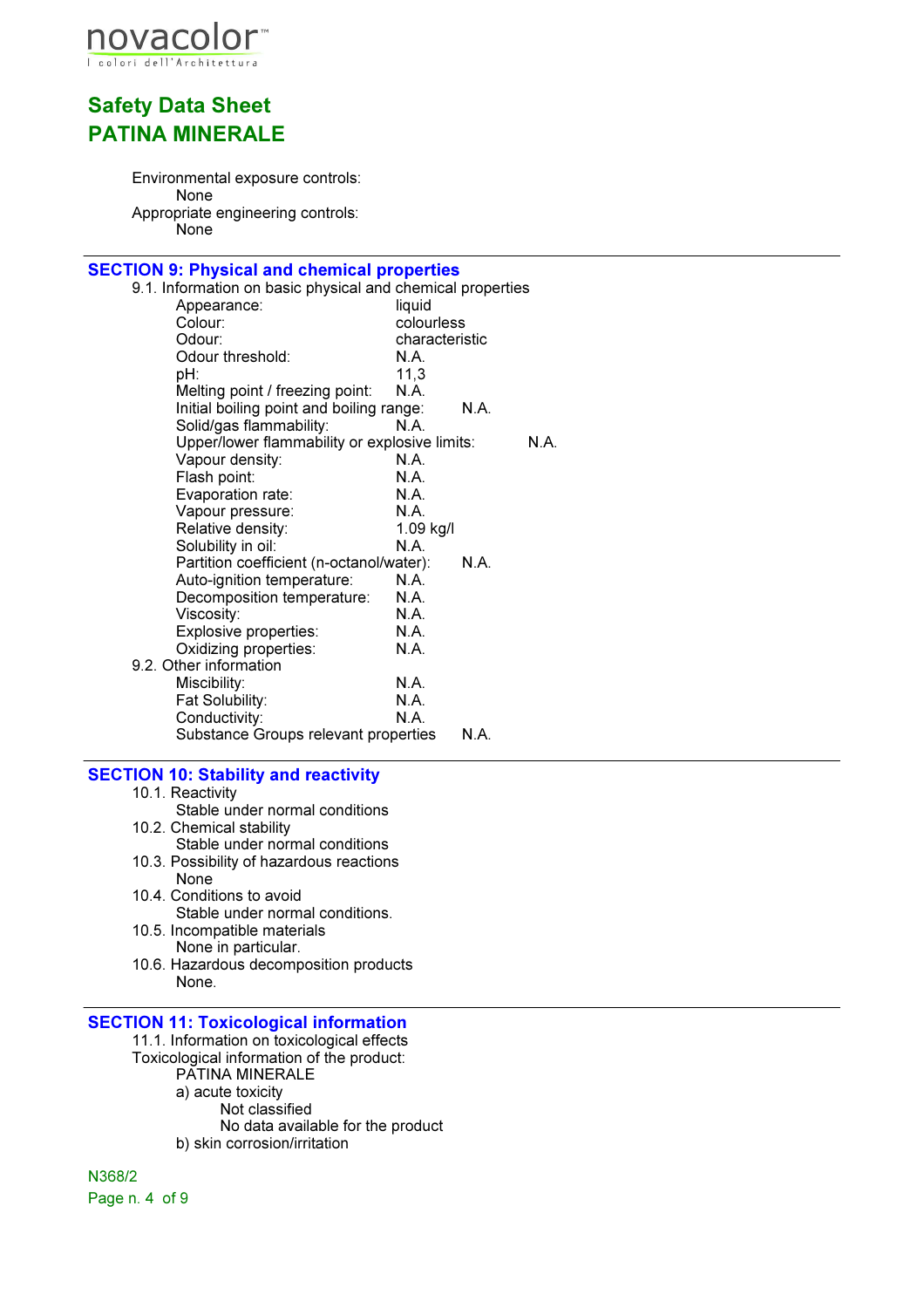

Not classified No data available for the product c) serious eye damage/irritation Not classified No data available for the product d) respiratory or skin sensitisation Not classified No data available for the product e) germ cell mutagenicity Not classified No data available for the product f) carcinogenicity Not classified No data available for the product g) reproductive toxicity Not classified No data available for the product h) STOT-single exposure Not classified No data available for the product i) STOT-repeated exposure Not classified No data available for the product j) aspiration hazard Not classified No data available for the product Toxicological information of the main substances found in the product:

N.A.

#### SECTION 12: Ecological information

12.1. Toxicity

Adopt good working practices, so that the product is not released into the environment. PATINA MINERALE Not classified for environmental hazards No data available for the product 1,2-benzisothiazol-3(2H)-one - CAS: 2634-33-5 a) Aquatic acute toxicity: Endpoint: EC10 - Species: Algae 0.04 mg/l - Duration h: 72 - Notes: (Selenastrum capricornutum) (OECD 201) Endpoint: EC50 - Species: Algae 0.11 mg/l - Duration h: 72 - Notes: (Selenastrum capricornutum) (OECD 201) S2238 Endpoint: EC50 - Species: Daphnia 3.27 mg/l - Duration h: 48 - Notes: (OECD 202) S 2240 Endpoint: LC50 - Species: Fish 1.6 mg/l - Duration h: 96 - Notes: (Oncorhynchus mykiss) (OECD 203) S 2746 Endpoint: NOEC - Species: Daphnia 1.2 mg/l - Notes: 21 d (OECD 211) S 803 Endpoint: NOEC - Species: Fish 0.21 mg/l - Notes: 28 d (OECD 215) S 805 reaction mass of 5-chloro-2-methyl-4-isothiazolin-3-one [EC no. 247-500-7] and 2-methyl-2H-isothiazol-3-one [EC no. 220-239-6] (3:1) - CAS: 55965-84-9 a) Aquatic acute toxicity: Endpoint: EC50 - Species: Daphnia 0.1 mg/l - Duration h: 48 - Notes: daphnia magna Endpoint: EC50 - Species: Algae 0.048 mg/l - Duration h: 72 - Notes: pseudokirchneriella subcapitata Endpoint: EC50 - Species: Fish 0.22 mg/l - Duration h: 96 - Notes: oncorhynchus mykiss Endpoint: NOEC - Species: Algae 0.00064 mg/l - Duration h: 48 - Notes: skeletonema costatum Endpoint: NOEC - Species: Daphnia 0.004 mg/l - Duration h: 504 - Notes: daphnia magna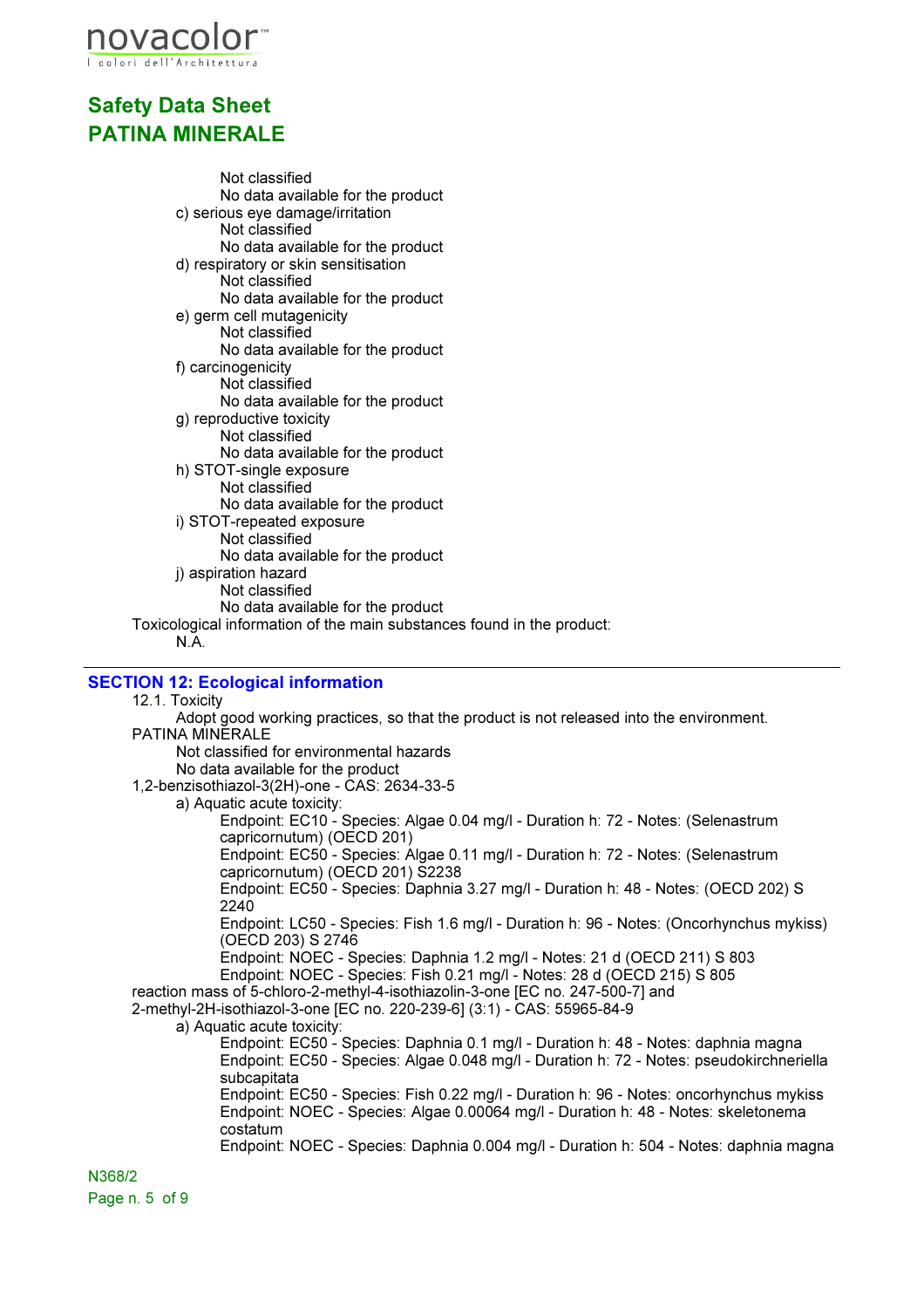

Endpoint: NOEC - Species: Fish 0.098 mg/l - Duration h: 672 - Notes: oncorhynchus mykiss

Endpoint: NOEC - Species: Algae 0.0012 mg/l - Duration h: 72 - Notes: pseudokirchneriella subcapitata

12.2. Persistence and degradability

N.A.

12.3. Bioaccumulative potential

1,2-benzisothiazol-3(2H)-one - CAS: 2634-33-5

Test: Kow - Partition coefficient 0.7 - Notes: (n-octanol/water) OECD 117 Log Kow (HPLC method)

Test: BCF - Bioconcentrantion factor 6.95 - Notes: (fish) OECD 305

reaction mass of 5-chloro-2-methyl-4-isothiazolin-3-one [EC no. 247-500-7] and

2-methyl-2H-isothiazol-3-one [EC no. 220-239-6] (3:1) - CAS: 55965-84-9

Not bioaccumulative - Test: BCF - Bioconcentrantion factor 3.16 - Notes: (calculated) S 1177

Not bioaccumulative - Test: Kow - Partition coefficient 0.71 - Notes: (n-octanol/water) S 5 12.4. Mobility in soil

N.A.

12.5. Results of PBT and vPvB assessment

vPvB Substances: None - PBT Substances: None

12.6. Other adverse effects None

#### SECTION 13: Disposal considerations

13.1. Waste treatment methods

Recover if possible. In so doing, comply with the local and national regulations currently in force.

#### SECTION 14: Transport information

#### 14.1. UN number

The product is not dangerous under current provisions of the Code of International Carriage of Dangerous Goods by Road (ADR) and by Rail (RID), of the International Maritime Dangerous Goods Code (IMDG), and of the International Air Transport Association (IATA) regulations.

- 14.2. UN proper shipping name N.A.
- 14.3. Transport hazard class(es) N.A.
- 14.4. Packing group
	- N.A.
- 14.5. Environmental hazards N.A.
- 14.6. Special precautions for user limited quantity: N.A.
- 14.7. Transport in bulk according to Annex II of Marpol and the IBC Code N.A.

#### SECTION 15: Regulatory information

15.1. Safety, health and environmental regulations/legislation specific for the substance or mixture Dir. 98/24/EC (Risks related to chemical agents at work) Dir. 2000/39/EC (Occupational exposure limit values) Regulation (EC) n. 1907/2006 (REACH) Regulation (EC) n. 1272/2008 (CLP) Regulation (EC) n. 790/2009 (ATP 1 CLP) and (EU) n. 758/2013 Regulation (EU) 2015/830 Regulation (EU) n. 286/2011 (ATP 2 CLP) Regulation (EU) n. 618/2012 (ATP 3 CLP)

N368/2 Page n. 6 of 9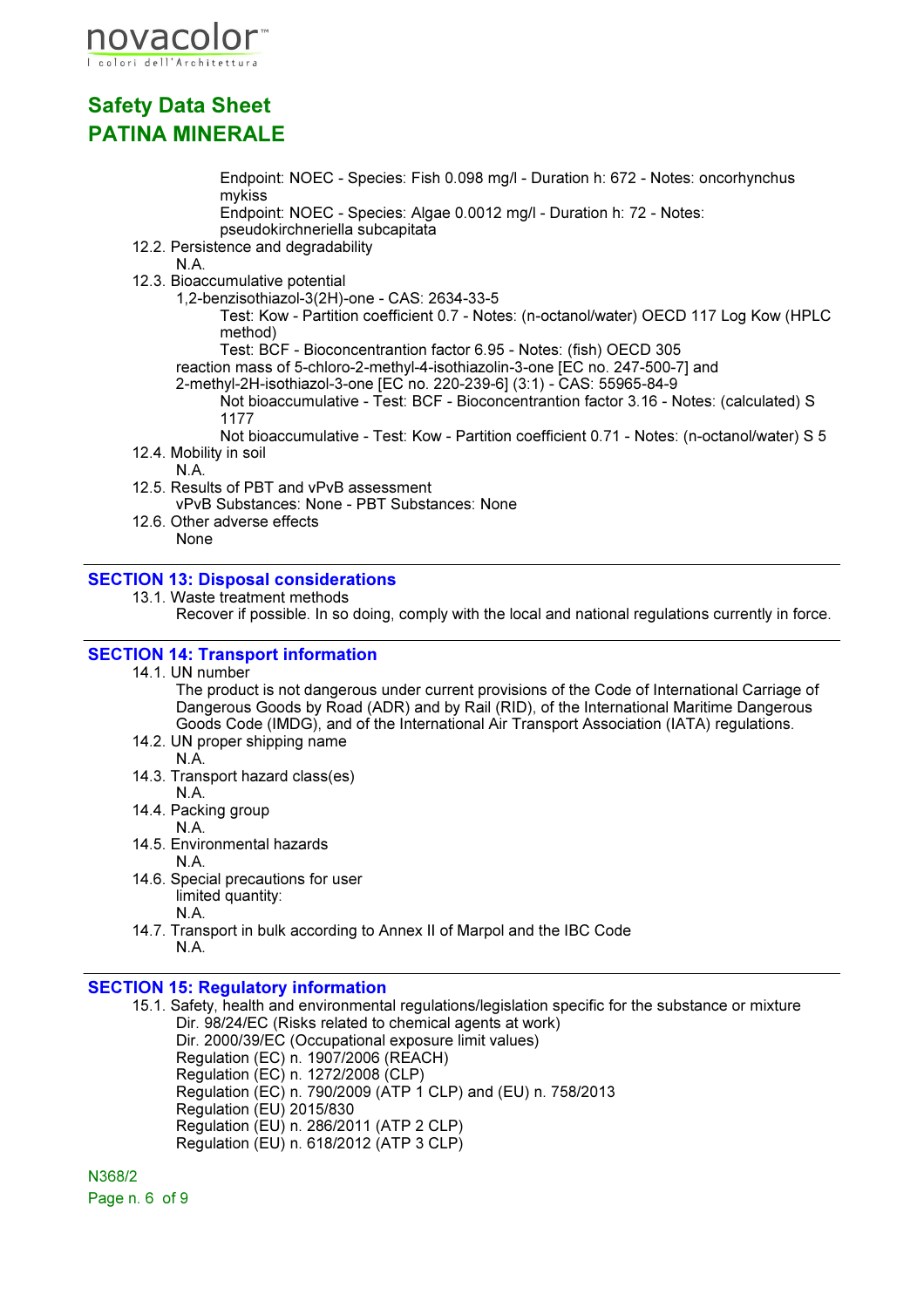

Regulation (EU) n. 487/2013 (ATP 4 CLP) Regulation (EU) n. 944/2013 (ATP 5 CLP) Regulation (EU) n. 605/2014 (ATP 6 CLP) Regulation (EU) n. 2015/1221 (ATP 7 CLP) Regulation (EU) n. 2016/918 (ATP 8 CLP) Regulation (EU) n. 2016/1179 (ATP 9 CLP) Regulation (EU) n. 2017/776 (ATP 10 CLP) Regulation (EU) n. 2018/669 (ATP 11 CLP) Regulation (EU) n. 2018/1480 (ATP 13 CLP) Regulation (EU) n. 2019/521 (ATP 12 CLP) Restrictions related to the product or the substances contained according to Annex XVII Regulation (EC) 1907/2006 (REACH) and subsequent modifications: Restrictions related to the product: No restriction. Restrictions related to the substances contained: No restriction. Where applicable, refer to the following regulatory provisions : Directive 2012/18/EU (Seveso III) Regulation (EC) nr 648/2004 (detergents). Dir. 2004/42/EC (VOC directive) Provisions related to directive EU 2012/18 (Seveso III): Seveso III category according to Annex 1, part 1 None

15.2. Chemical safety assessment No Chemical Safety Assessment has been carried out for the mixture.

#### SECTION 16: Other information

Full text of phrases referred to in Section 3:

H330 Fatal if inhaled.

- H315 Causes skin irritation.
- H318 Causes serious eye damage.
- H317 May cause an allergic skin reaction.
- H302 Harmful if swallowed.
- H400 Very toxic to aquatic life.
- H411 Toxic to aquatic life with long lasting effects.
- H310 Fatal in contact with skin.
- H301 Toxic if swallowed.
- H314 Causes severe skin burns and eye damage.
- H410 Very toxic to aquatic life with long lasting effects.

EUH071 Corrosive to the respiratory tract.

| Hazard class and<br>hazard category | Code           | <b>Description</b>                      |
|-------------------------------------|----------------|-----------------------------------------|
| Acute Tox. 2                        | 3.1/2/Dermal   | Acute toxicity (dermal), Category 2     |
| Acute Tox. 2                        | $3.1/2$ /Inhal | Acute toxicity (inhalation), Category 2 |
| Acute Tox. 3                        | $3.1/3$ /Oral  | Acute toxicity (oral), Category 3       |
| Acute Tox. 4                        | 3.1/4/Oral     | Acute toxicity (oral), Category 4       |
| Skin Corr. 1C                       | 3.2/1C         | Skin corrosion, Category 1C             |
| Skin Irrit. 2                       | 3.2/2          | Skin irritation, Category 2             |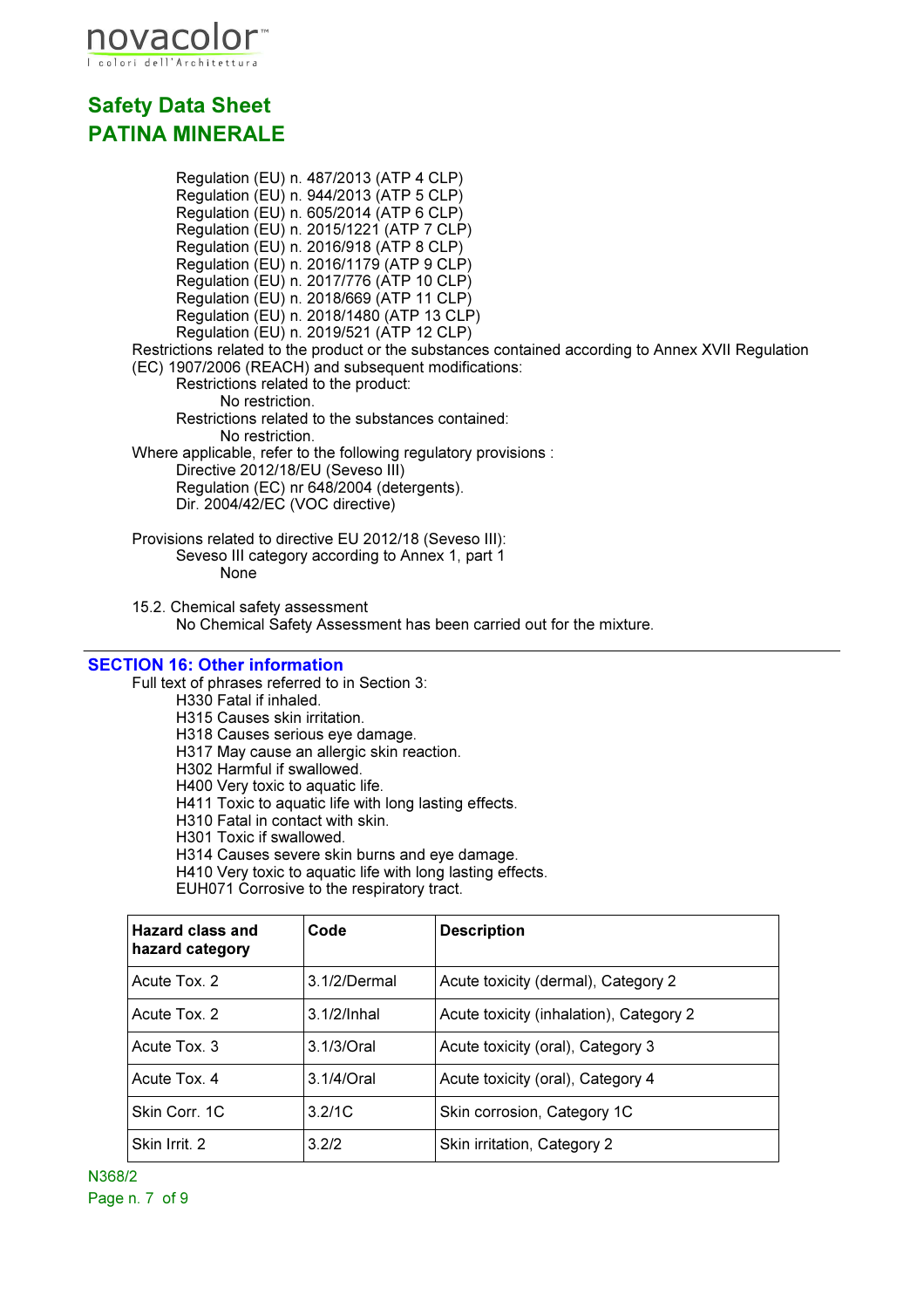# ovaco

## Safety Data Sheet PATINA MINERALE

| Eye Dam. 1        | 3.3/1    | Serious eye damage, Category 1                 |
|-------------------|----------|------------------------------------------------|
| Skin Sens. 1      | 3.4.2/1  | Skin Sensitisation, Category 1                 |
| Skin Sens, 1A     | 3.4.2/1A | Skin Sensitisation, Category 1A                |
| Aquatic Acute 1   | 4.1/A1   | Acute aquatic hazard, category 1               |
| Aquatic Chronic 1 | 4.1/C1   | Chronic (long term) aquatic hazard, category 1 |
| Aquatic Chronic 2 | 4.1/C2   | Chronic (long term) aquatic hazard, category 2 |

Paragraphs modified from the previous revision:

SECTION 1: Identification of the substance/mixture and of the company/undertaking SECTION 3: Composition/information on ingredients SECTION 7: Handling and storage SECTION 9: Physical and chemical properties SECTION 12: Ecological information SECTION 15: Regulatory information SECTION 16: Other information

This document was prepared by a competent person who has received appropriate training. Main bibliographic sources:

ECDIN - Environmental Chemicals Data and Information Network - Joint Research Centre, Commission of the European Communities

SAX's DANGEROUS PROPERTIES OF INDUSTRIAL MATERIALS - Eight Edition - Van Nostrand Reinold

The information contained herein is based on our state of knowledge at the above-specified date. It refers solely to the product indicated and constitutes no guarantee of particular quality. It is the duty of the user to ensure that this information is appropriate and complete with respect to the specific use intended.

This MSDS cancels and replaces any preceding release.

| ADR:                   | European Agreement concerning the International Carriage of<br>Dangerous Goods by Road.                       |
|------------------------|---------------------------------------------------------------------------------------------------------------|
| ATE:                   | <b>Acute Toxicity Estimate</b>                                                                                |
| ATEmix:                | <b>Acute toxicity Estimate (Mixtures)</b>                                                                     |
| CAS:                   | Chemical Abstracts Service (division of the American Chemical<br>Society).                                    |
| CLP:                   | Classification, Labeling, Packaging.                                                                          |
| DNEL:                  | Derived No Effect Level.                                                                                      |
| EINECS:<br>GefStoffVO: | European Inventory of Existing Commercial Chemical Substances.<br>Ordinance on Hazardous Substances, Germany. |
| GHS:                   | Globally Harmonized System of Classification and Labeling of                                                  |
|                        | Chemicals.                                                                                                    |
| IATA:                  | International Air Transport Association.                                                                      |
| IATA-DGR:              | Dangerous Goods Regulation by the "International Air Transport<br>Association" (IATA).                        |
| ICAO:                  | International Civil Aviation Organization.                                                                    |
| ICAO-TI:               | Technical Instructions by the "International Civil Aviation Organization"<br>$(ICAO)$ .                       |
| IMDG:                  | International Maritime Code for Dangerous Goods.                                                              |
| INCI:<br>KSt: I        | International Nomenclature of Cosmetic Ingredients.<br>Explosion coefficient.                                 |
| LC50:                  | Lethal concentration, for 50 percent of test population.                                                      |
|                        |                                                                                                               |

N368/2 Page n. 8 of 9